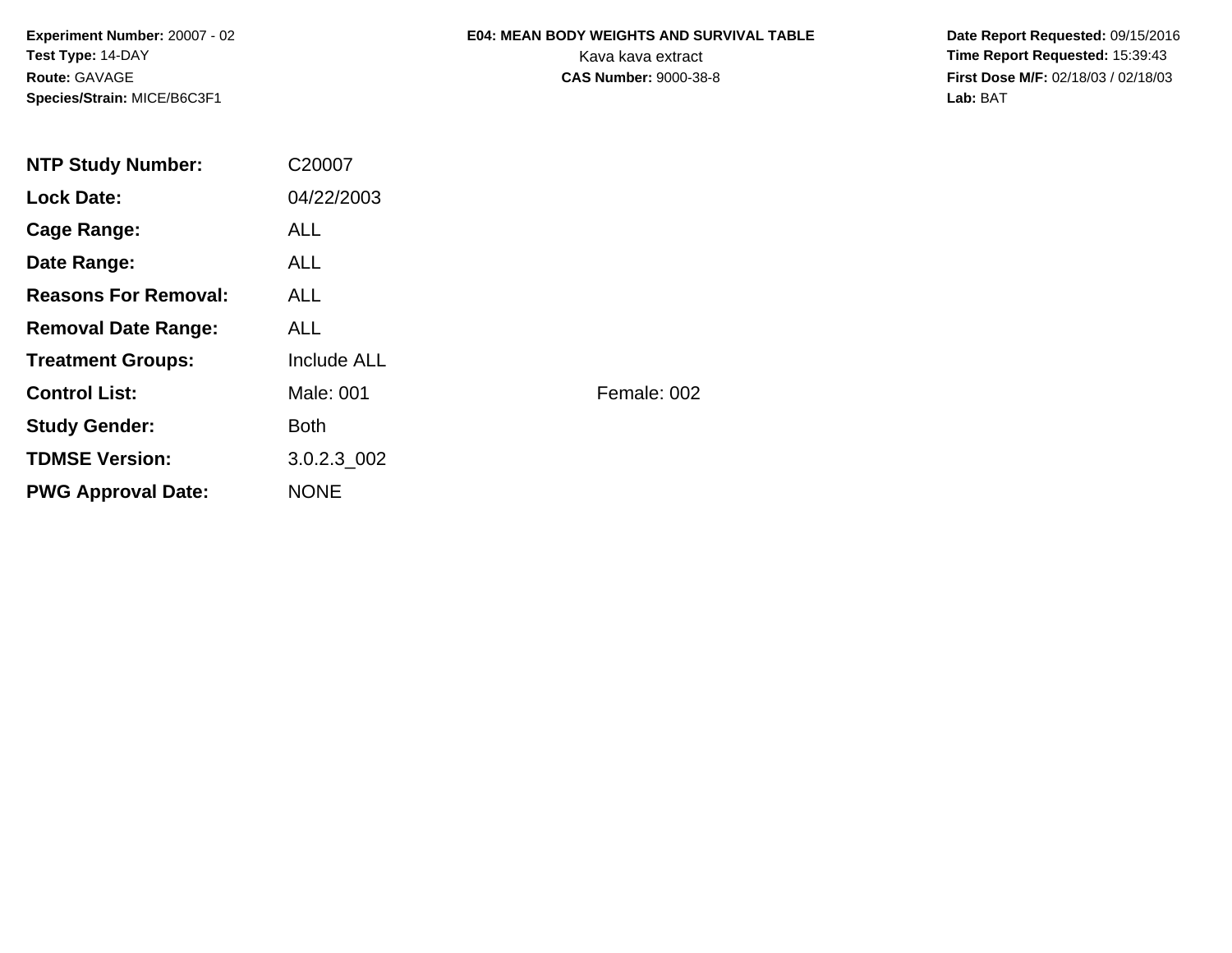**Experiment Number:** 20007 - 02**Test Type:** 14-DAY**Route:** GAVAGE**Species/Strain:** MICE/B6C3F1

## **E04: MEAN BODY WEIGHTS AND SURVIVAL TABLE**

 **Date Report Requested:** 09/15/2016 Kava kava extract **Time Report Requested:** 15:39:43<br>**CAS Number:** 9000-38-8 **Time Report Requested:** 15:39:43 **First Dose M/F:** 02/18/03 / 02/18/03<br>Lab: BAT **Lab:** BAT

**MALE**

| <b>DAY</b>                | 0 G/KG |   | 0.125 G/KG |                        | 0.25 G/KG |       |                 |   | $0.5$ G/KG |                        |   | <b>1.0 G/KG</b> |                        |  | 2.0 G/KG |                        |    |  |
|---------------------------|--------|---|------------|------------------------|-----------|-------|-----------------|---|------------|------------------------|---|-----------------|------------------------|--|----------|------------------------|----|--|
|                           | WT(G)  | N | WT(G)      | %<br>OF<br><b>CNTL</b> | N         | WT(G) | %<br>OF<br>CNTL | N | WT(G)      | %<br>OF<br><b>CNTL</b> | N | WT(G)           | %<br>OF<br><b>CNTL</b> |  | WT(G)    | %<br>OF<br><b>CNTL</b> | N  |  |
|                           | 21.5   |   | 21.2       | 98.5                   | 5         | 21.1  | 98.3            | 5 | 21.1       | 98.1                   |   | 21.1            | 98.4                   |  | 21.3     | 99.2                   |    |  |
| 8                         | 22.3   | G | 21.7       | 97.3                   | 5         | 21.6  | 96.9            | 5 | 21.3       | 95.8                   | 5 | 21.7            | 97.6                   |  | 20.5     | 92.2                   | -3 |  |
| <b>TERM</b><br><b>SAC</b> | 23.1   | J | 22.4       | 97.0                   |           | 23.1  | 99.8            | 5 | 22.2       | 95.9                   |   | 22.9            | 99.1                   |  | 22.4     | 96.9                   | -3 |  |

\*\*\* END OF MALE \*\*\*